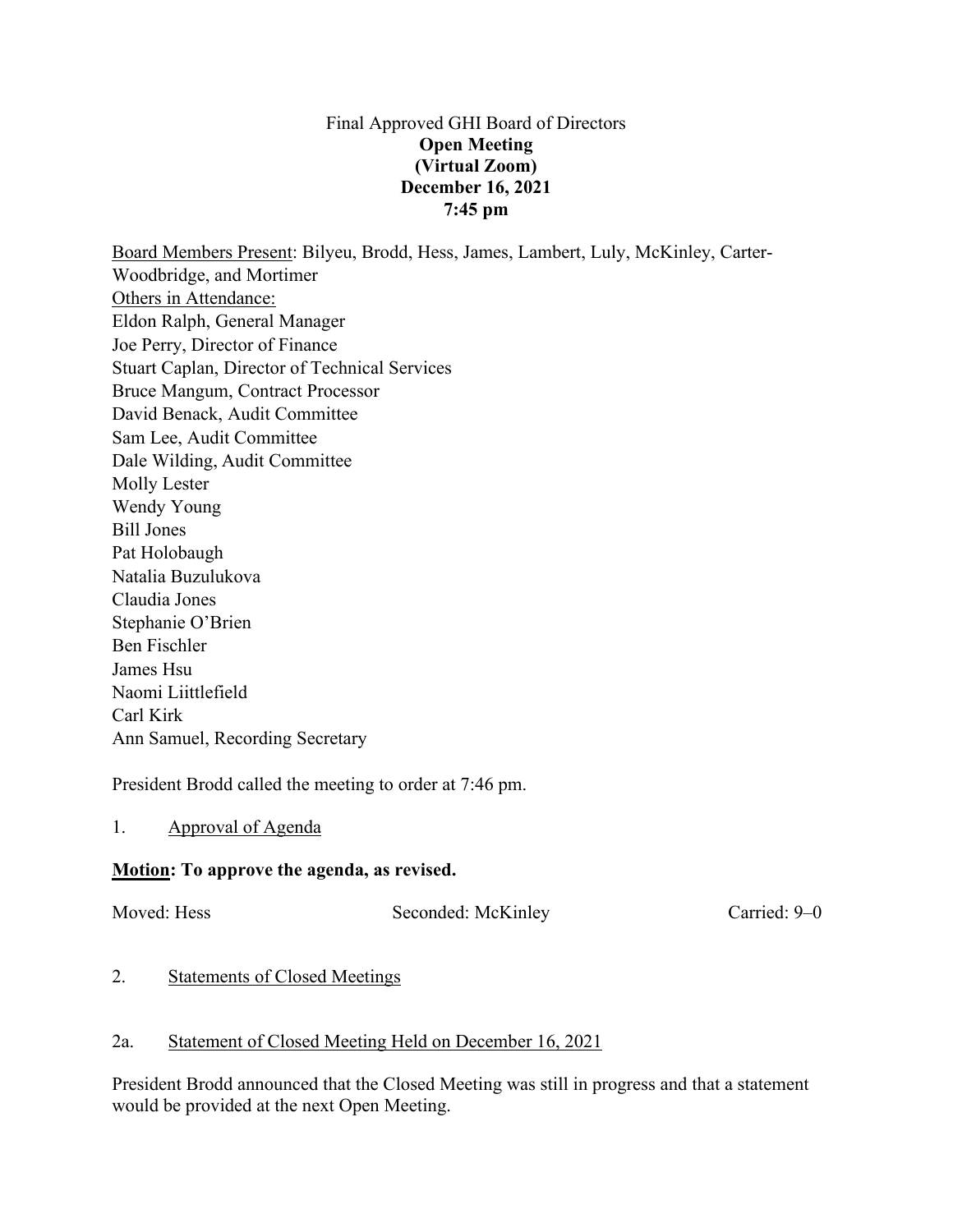## 3. Visitors and Members (Comment Period)

Claudia Jones informed members that Monica Johnson has left GHI after 10 years. She requested the Board recognize Ms. Johnson for her contributions to GHI.

Claudia Jones also requested the Board include announcements of new members in the GHI newsletter, as well as educational seminars be provided to all members, and more information on the project to upgrade and replace pipes.

Claudia Jones inquired about the Board-approved 6% salary increase for GHI staff. President Brodd clarified for Ms. Jones that the Board approved 6%, but distribution of that increase will be at the discretion of the General Manager.

Molly Lester also inquired about the 6% salary increase from General Manager, Eldon Ralph.

General Manager Ralph stated that he would be distributing the 6% in two allotments; one at 3% for cost-of-living increases and one of up to 3% based on merit.

#### 4. Approval of Membership Applications

**Motion: I move that the Board of Directors approve the following persons into the cooperative and membership be afforded them at the time of settlement:**

- **Nicholay V. Fishburne, Sole Owner**
- **Derrick A. Early and Piper D. Early, Joint Tenants**
- **Shawnda Atkins, Sole Owner**
- **Alix-Anne Bush, Sole Owner**
- **Ramona Rai and Eric Stenberg, Tenant by the Entirety**
- **Nicholas C. Grabon, Tenants by the Entirety**
- **Justin W. Long, Sole Owner**

Moved: James Seconded: Hess Carried: 9-0

**Motion: I move that the Board of Directors approve the following Mutual Ownership Change:**

> • **Shaine Siegel, Sole Owner is changed to Shaine Siegel and Michael R. Burriss, Jr., Joint Tenants.**

| Moved: James | Seconded: Hess | Carried: 9-0 |
|--------------|----------------|--------------|
|              |                |              |

5. Committee Reports

Director McKinley updated the Board on the report from the Storm Water Management Subcommittee. She also mentioned that she attended a work session with the Architectural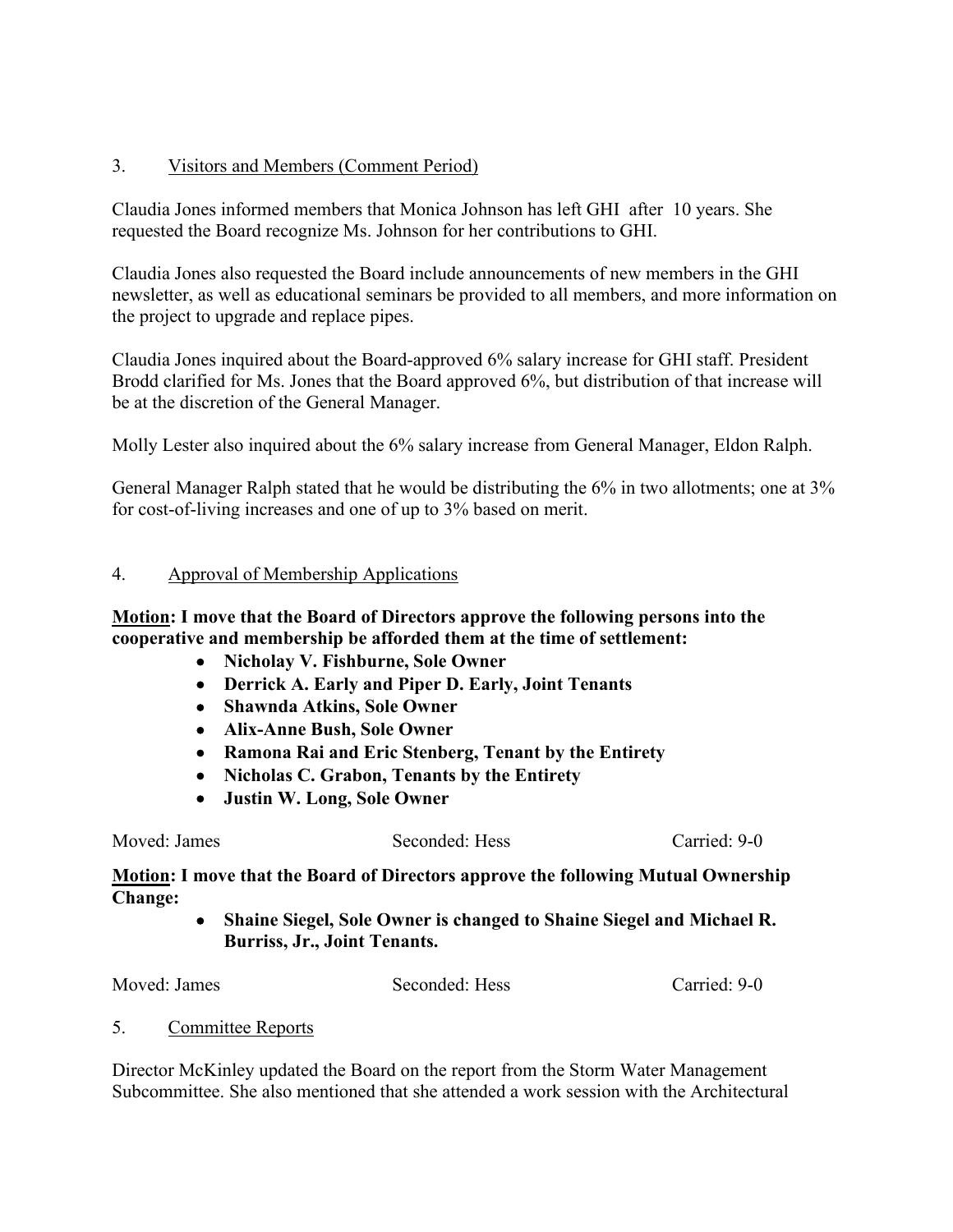Review Committee with regards to the previous service rules on which the subcommittee is currently working. The Board was also informed that the subcommittee is scheduled for a work session with the Buildings Committee and the Architectural Committee on 28<sup>th</sup> December to discuss the draft of the impervious surface rules the subcommittee is currently working on.

Director Luly updated the board that the Investment Committee has finished its contributions to the RFP for the Investment Advisory services. The draft of the RFP is being worked on and will be presented to the Board once completed.

## 6. For Action or Discussion

## 6a. Approval of Addendum for Trust Ownership and Trustee's Affidavit for 6-M Ridge Road  $-$  (Attachment #2)

The member at 6-M Ridge Road, requested approval of the Addendum for Trust Ownership and Trustee's Affidavit of Carl T. Kirk, Trustee of The Carl T. Kirk Revocable Trust of 2021 (Attachment #2). Carl T. Kirk will serve as trustee and beneficiary under a trust agreement. The updated Mutual Ownership Contract will be presented for approval under new memberships.

**Motion: I move that the Board of Directors approve the Addendum for Trust Ownership and Trustee's Affidavit of Carl T. Kirk, Trustee of The Carl T. Kirk Revocable Trust of 2021, thereby allowing him to place the membership and equity interest in 6-M Ridge Rd into a living trust.**

| Moved: Hess                                                                                                                                                                                                                               | Seconded: James                                                                 | Carried: 9-0 |  |  |  |
|-------------------------------------------------------------------------------------------------------------------------------------------------------------------------------------------------------------------------------------------|---------------------------------------------------------------------------------|--------------|--|--|--|
| Approve Minutes of the Open Meeting Held on November 4, $2021 - (Attachment \#3)$<br>6b.<br><b>Motion:</b> I move that the Board of Directors approve the minutes of the Open Meeting that<br>was held on November 4, 2021, as presented. |                                                                                 |              |  |  |  |
| Moved: James                                                                                                                                                                                                                              | Seconded: Bilyeu                                                                | Carried: 9-0 |  |  |  |
| 6c.                                                                                                                                                                                                                                       | Approve Minutes of the Open Meeting Held on November 18, 2021 – (Attachment #4) |              |  |  |  |
| Motion: I move that the Board of Directors approve the minutes of the Open Meeting that<br>was held on November 18, 2021, as presented.                                                                                                   |                                                                                 |              |  |  |  |
| Moved: James                                                                                                                                                                                                                              | Seconded: Hess                                                                  | Carried: 9-0 |  |  |  |

6d. Review 2021 3rd Quarter Financial Statements – (Attachment #5)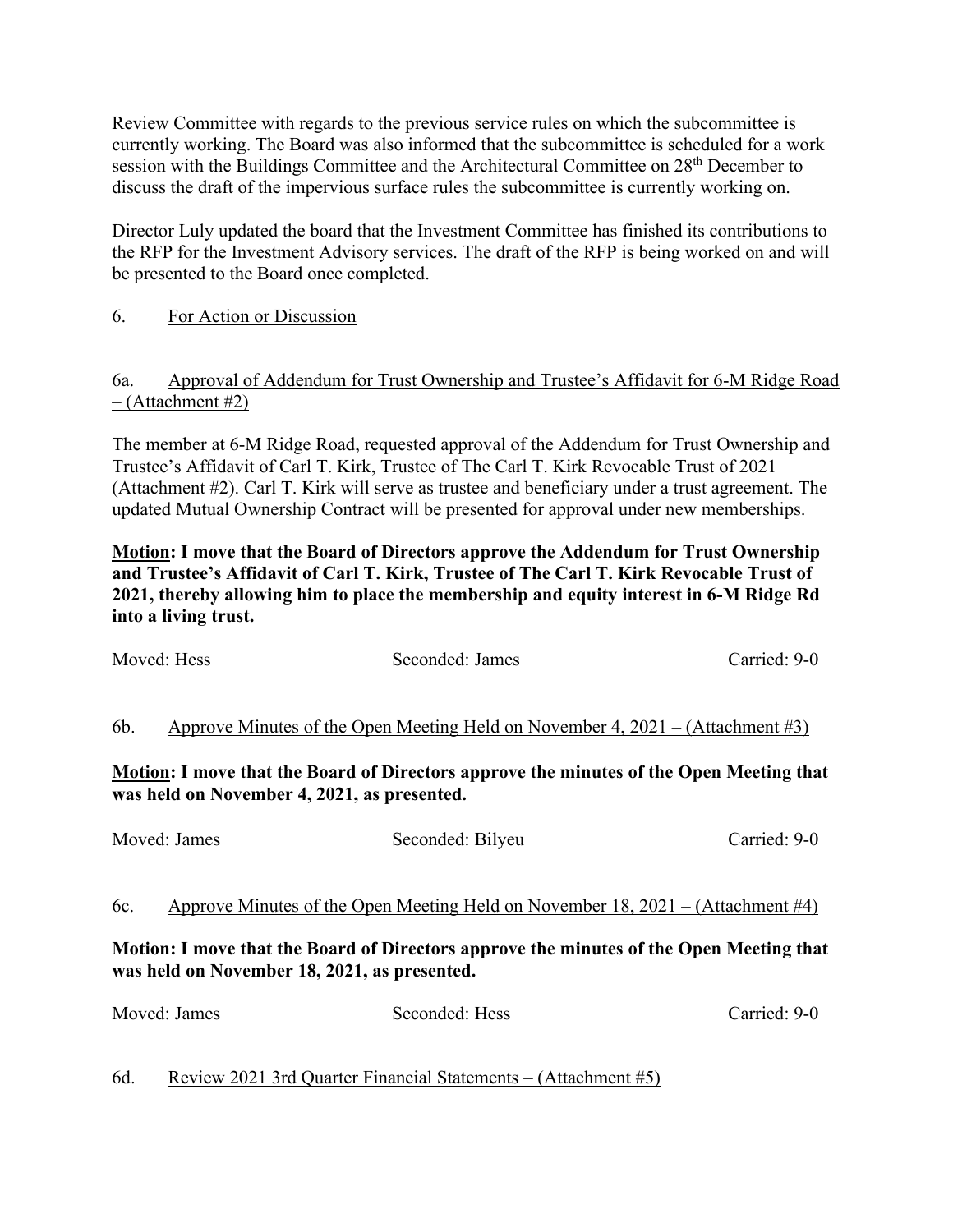Mr. Perry updated the board on the 3<sup>rd</sup> Quarter Financial Statements. He reviewed the Balance sheet and stated that the investment is when the bond matures, over a period of time. In the Income Statement summary, the service income is higher since it includes the collections, for the optional improvement reserves. The other income includes the collection for the optional items. Attachment #5 has a detailed explanation of the financial statements.

## 6e. Proposal to Hire a Technical Writer to Update the GHI Member Handbook and Board Policies

The Board's current action plan states as follows:

• Update and improve the member handbook to reflect current operations and be internally consistent. Restructure the handbook for ease of use and maintenance. Update how members access the handbook and its updates.

• The Board needs to address resources to get this work done faster. Possible approaches include work sessions, a Task Force, staff and/or more intensive recruitment.

• Develop an accompanying quick reference guide / FAQ.

On December 2, 2021, the Board discussed whether it should establish a Task Force of volunteer members to collaborate with technical staff, and eventually a technical writer to accomplish the task of updating the GHI Member Handbook; but did not take any action.

Directors McKinley and Brodd have requested that the Board discuss this item further and consider taking action.

**Motion: I move that the Board of Directors authorize the Manager to seek the services of a technical writer, technical editor, or other professional with the necessary skill set to update, standardize, format, and revise the Member Handbook and Board policies for clarity and consistency and to formulate an employment contract with said professional for Board authorization. The Manager is further authorized to utilize the services of a recruiting firm to identify potential candidates.**

Moved: Carter-Woodbridge Seconded: Hess Carried: 9-0

## 6f. Review the Permit Task Force's Final Report – (Attachment #6a-6c)

On January 21, 2021, the Board directed the Finance Committee to recommend fees that GHI should charge for processing permit requests for improvements, including a refundable fee that would be returned to members who comply fully with GHI inspection requirements.

The Board reviewed the Finance Committee's recommendations on March 4, 2021 and directed the Manager to publish the Committee's recommendations in GHI's e-newsletter for member 3 feedback. On April 15th, the Board decided to establish a Task Force under the direction of the Buildings Committee to review the member comments and recommend the following: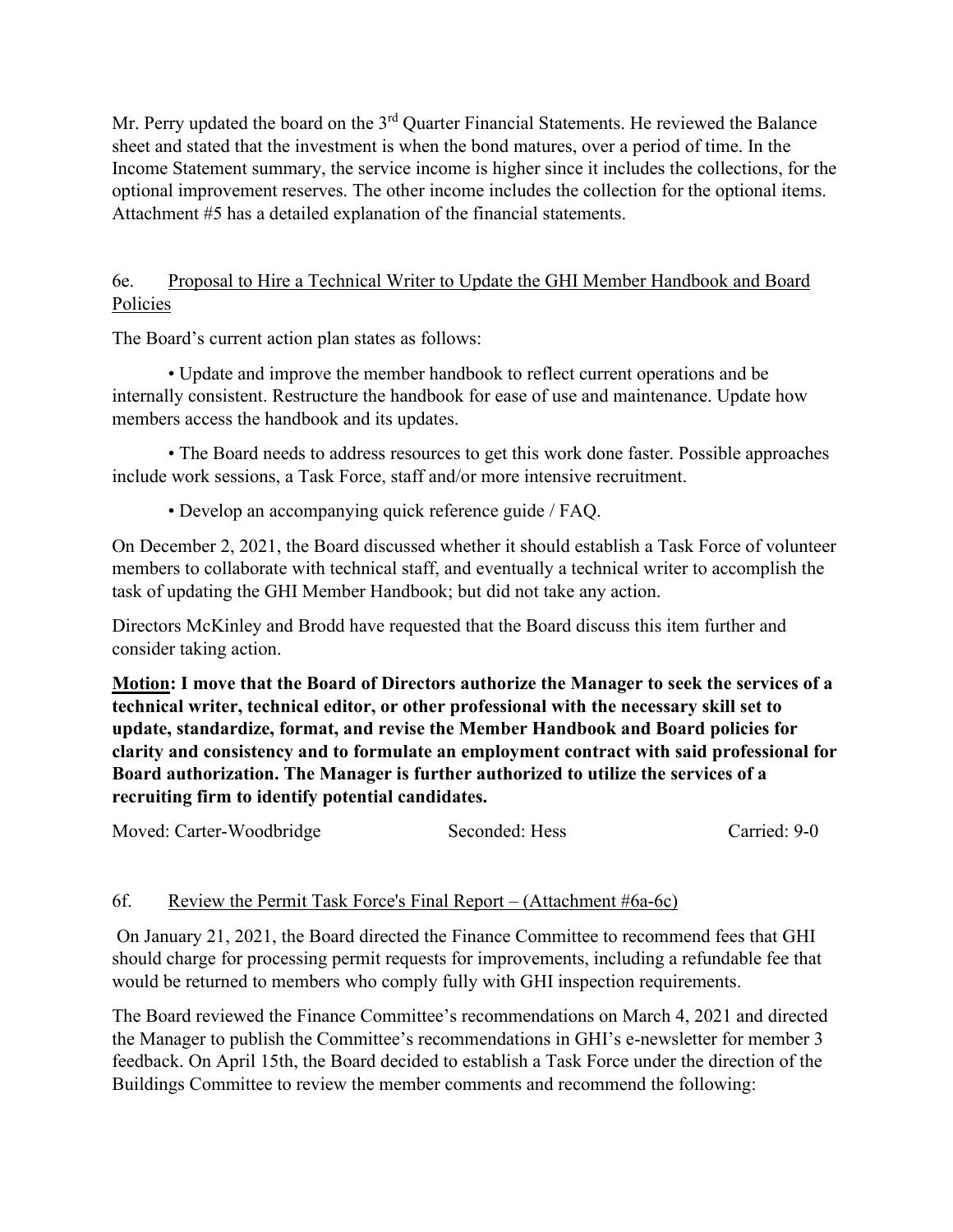a) Actions that GHI should implement to improve its permit process for improvements, alterations, and additions.

b) Whether GHI should charge fees for permit reviews and if so, what amounts should be charged?

The Task Force comprised Michael Campbell (Chair), Debbie McKinley (Alternate Chair), Tom Sporney (Staff Liaison), Stuart Caplan (replacement Staff Liaison), Erin Bilyeu (Board and Buildings Committee Liaison), Ben Hille, Wendy Young, Alison Gary, Jennifer Tschabrunn, and Bill Jones.

Attachment #6a is the report that the Task Force submitted. At the Board's directive, staff published the report on GHI's website and requested members to submit their comments over a 30-day period. Four members submitted comments (refer to Attachment #6b). Staff's comments on the report are stated in Attachment #6c.

The Task Force recommended that GHI should not charge fees for the review of permits, and at a minimum, staff should implement the following recommendations:

a) Create and post on the GHI website and Yardi portal, a list of items requiring permits, a list of items not requiring permits, and a list of prohibited items. Include a list of member responsibilities regarding permits and the consequences of not upholding their responsibilities.

b) Create and post a permitting decision tree, where processes and appropriate staff are identified for the Type I, II, III and IV permit types, regarding member and staff actions, and when these actions are to be performed during the permit process.

c) Ensure that website links work properly and that proper and current staff listings are correct.

d) Institute a method for gathering member feedback as projects are completed and identifying room for improvement.

e) Offer informational meetings/webinars to educate members about the responsibilities in the permit process, as well as GHI's obligations.

The report also recommended changes to the Member Handbook to increase member understanding of permits per se:

a) Clarify Section X.C.3 as to whether items not specifically requiring a permit can be utilized to penalize a member due to the requirements in either Section III.B.5 or otherwise affecting structure or historical integrity.

b) Update Section X. of the Member's Handbook to address the permit requirements and ensure consistency throughout this section as well as the rest of the Handbook so that there is agreement between the governing documents.

**Motion: I move that the Board of Directors accept the recommendations of the GHI Permits Task Force Report as presented.** 

Moved: Bilyeu Seconded: McKinley Carried: 9-0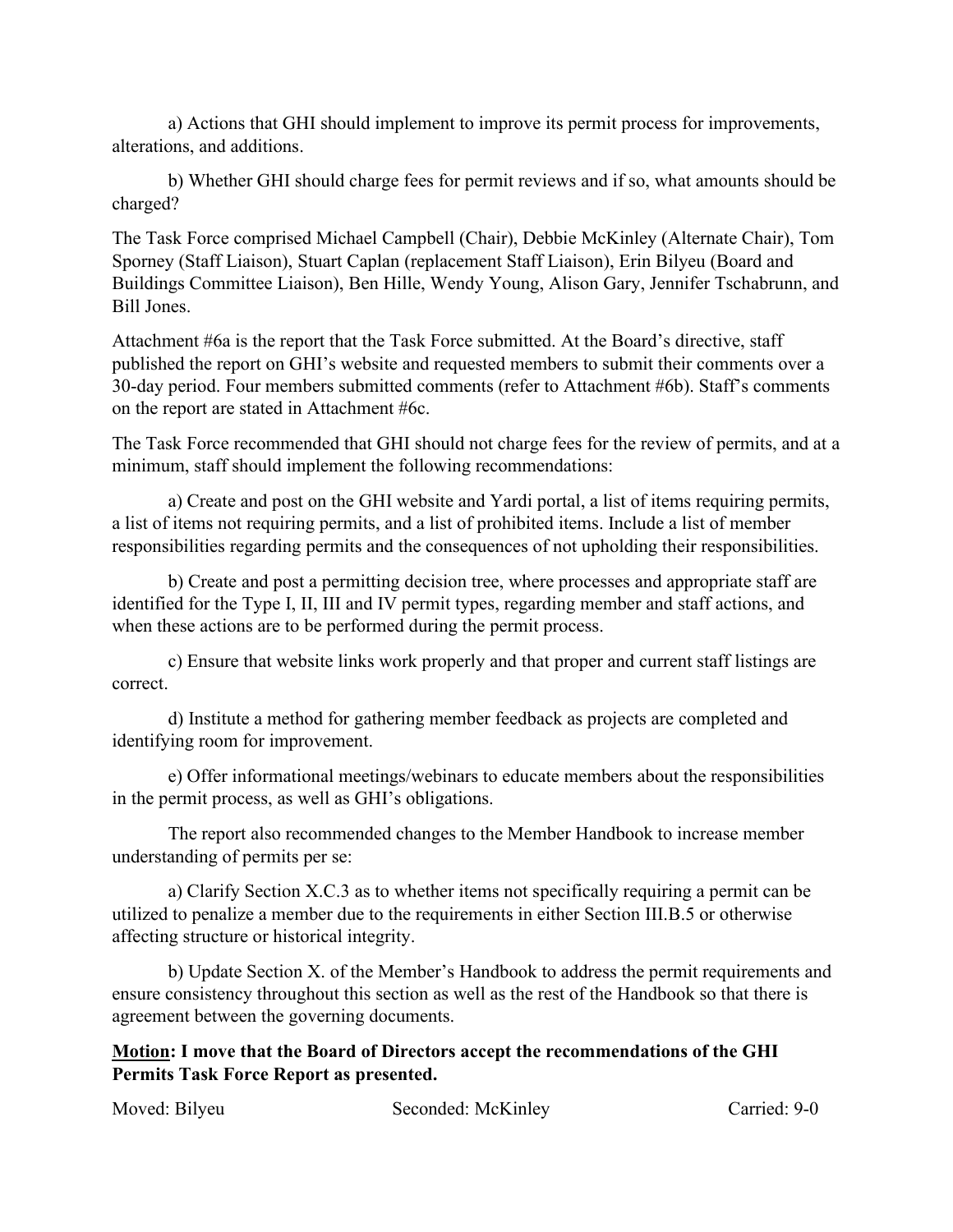**Motion: I move that the Board of Directors direct the Manager to implement the recommendations stated in the Permit Task Force report that require staff involvement, including accomplishment of the following assignments, at a minimum, by January 31, 2023.**

**a. Create and post on the GHI website and Yardi portal a list of items requiring permits, a list of items not requiring permits, and a list of prohibited items. Include a list of member responsibilities regarding permits and the consequences of not upholding their responsibilities.** 

**b. Create and post a permitting decision tree, where processes and appropriate staff are identified for the Type I, II, III and IV permit types.** 

**c. Institute a method for gathering member feedback as projects are completed.** 

**d. Offer an informational meeting/webinar to educate members about the responsibilities in the permit process, as well as GHI's obligations.** 

| Carried: 9-0<br>Moved: Bilyeu<br>Seconded: Carter-Woodbridge |
|--------------------------------------------------------------|
|--------------------------------------------------------------|

#### 6g. Review Proposed Recreational Vehicle/Boat Lot Regulations – (Attachments #7a-7b)

On December 3, 2020, the Board established a Task Force to recommend regulations governing the storage of vehicles in GHI's Boat Lots. On March 18, 2021, the Board reviewed draft regulations that the Task Force developed and forwarded them to the Communications Committee for editing. The draft regulations (Attachment #7a) that the Communications Committee edited, were published in the GHI e-newsletter over a period of 30 days. Three members submitted comments that are detailed in Attachment #7b.

## **Motion: I move that the Board of Directors adopt GHI's Recreational Vehicle (RV)/Boat Lots Procedure as presented on December 16, 2021.**

| Moved: Hess | Seconded: Bilyeu | Carried: 9-0 |
|-------------|------------------|--------------|
|             |                  |              |

#### 6h. Floater Holidays for Staff During 2022

GHI full time regular employees are offered twelve holidays per year. During 2022, New Year's Day falls on a Saturday and would have been observed on the Friday of the previous year. Also, Veteran's Day and the day after Thanksgiving fall on Friday of compressed work weeks, when the office will be closed.

Staff therefore requests that the Board designate three Floater Holidays for full time employees as substitute holidays for January 1, 2022, Friday, November 11, 2022, and Friday, November 25, 2022.